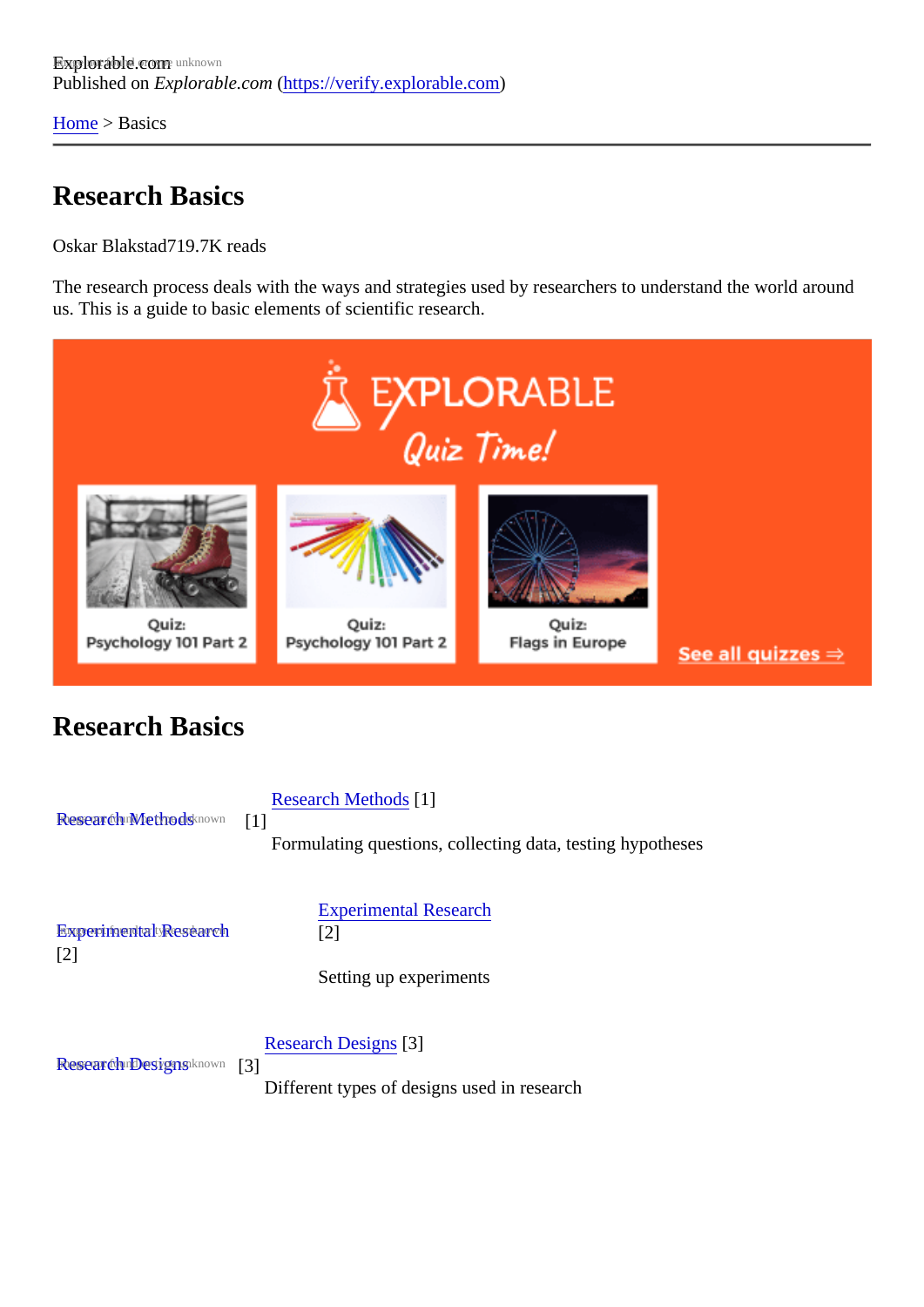#### [Statistics](https://verify.explorable.com/statistics-tutorial) Tutorial

#### [Statistics in Resear](https://verify.explorable.com/statistics-tutorial)ch[4]

Image not four any type unknown

A guide to statistics in research.

# What is Research?

[What is Research](https://verify.explorable.com/what-is-research)<sup>[5]</sup>

[Basics of the Scientific Metho](https://verify.explorable.com/scientific-method)<sup>6</sup>]

[What is Empirical Researc](https://verify.explorable.com/empirical-research)h?

[What is the Scientific Method](https://verify.explorable.com/what-is-the-scientific-method)<sup>8</sup>]

[Definition of Researc](https://verify.explorable.com/definition-of-research)<sup>[9]</sup>

[Definition of the Scientific Metho](https://verify.explorable.com/definition-of-the-scientific-method)m0]

Definition of Scienco11]

### **Steps**

[Steps of the Scientific Metho](https://verify.explorable.com/steps-of-the-scientific-method)d[12] - The scientific method has a similar structure to an hourglass - starting from general questions, narrowing down to focus on **sprecific aspect** 13], then designing research where we can observe and analyze this aspect.

At last, the hourglass widens and the researcher ludes [14] and [generalize](https://verify.explorable.com/what-is-generalization)s [15] the findings to the real world.

Steps of the Scientific Method

Image not found or type unknown

# Aims of Research

The gener[al aims of researc](https://verify.explorable.com/aims-of-research)h 6] are:

- [Observe](https://verify.explorable.com/observational-study)<sup>[17]</sup> and Describe
- [Predic](https://verify.explorable.com/prediction-in-research)t[18]
- Determination of th $\mathbfcal{E}$ ause\$19]
- Explain

[Purpose of Resear](https://verify.explorable.com/purpose-of-research)<sup>[20]</sup> - Why do we conduct research? Why is it necessary?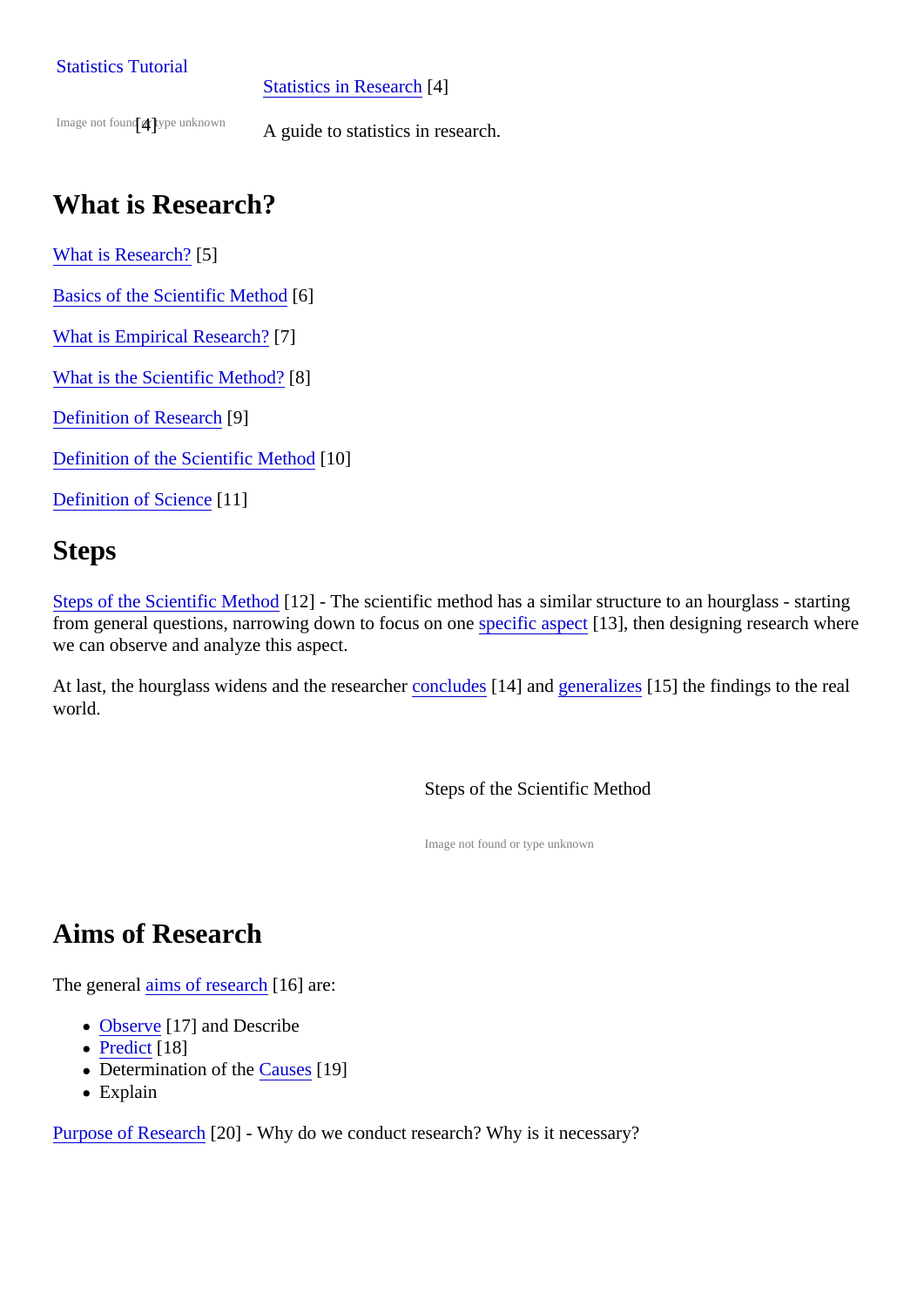# Elements of Research

#### Commonscientific research elemen<sup>[21]</sup> are:

Characterization - How to understand a phenomenon

- Decidewhat to observ $[22]$  about a phenomenon
- $\bullet$  How to [define the research proble](https://verify.explorable.com/defining-a-research-problem)m<sup>3</sup>]
- $\bullet$  How to [measure](https://verify.explorable.com/scientific-measurements) 23] the phenomenon

### [Hypothesis](https://verify.explorable.com/research-hypothesis)<sup>[24]</sup> an[d Theory](https://verify.explorable.com/truth-and-theory)<sup>[25]</sup>

- The [research questio](https://verify.explorable.com/defining-a-research-problem)n<sup>t</sup>s3] before performing research
- Almost always based on previous research

### [Prediction](https://verify.explorable.com/prediction-in-research)[18]

- What answers do we expect?
- [Reasoning](https://verify.explorable.com/scientific-reasoning) 26] and logic on why we expect these results

### [Observation](https://verify.explorable.com/observational-study)[17] or [Experimentation](https://verify.explorable.com/experimental-research)[2]

- Testing characterizations ypothesis<sup>[27]</sup>, theory and predictions
- Understanding a phenomenon better
- [Drawing Conclusion](https://verify.explorable.com/drawing-conclusions)\$14]

Source URL: https://verify.explorable.com/research-basics?gid=1583

Links

[1] https://verify.explorable.com/research-methodology

- [2] https://verify.explorable.com/experimental-research
- [3] https://verify.explorable.com/research-designs
- [4] https://verify.explorable.com/statistics-tutorial
- [5] https://verify.explorable.com/what-is-research
- [6] https://verify.explorable.com/scientific-method
- [7] https://verify.explorable.com/empirical-research
- [8] https://verify.explorable.com/what-is-the-scientific-method
- [9] https://verify.explorable.com/definition-of-research
- [10] https://verify.explorable.com/definition-of-the-scientific-method
- [11] https://verify.explorable.com/definition-of-science
- [12] https://verify.explorable.com/steps-of-the-scientific-method
- [13] https://verify.explorable.com/defining-a-research-problem
- [14] https://verify.explorable.com/drawing-conclusions
- [15] https://verify.explorable.com/what-is-generalization
- [16] https://verify.explorable.com/aims-of-research
- [17] https://verify.explorable.com/observational-study
- [18] https://verify.explorable.com/prediction-in-research
- [19] https://verify.explorable.com/cause-and-effect
- [20] https://verify.explorable.com/purpose-of-research
- [21] https://verify.explorable.com/scientific-elements
- [22] https://verify.explorable.com/operationalization
- [23] https://verify.explorable.com/scientific-measurements